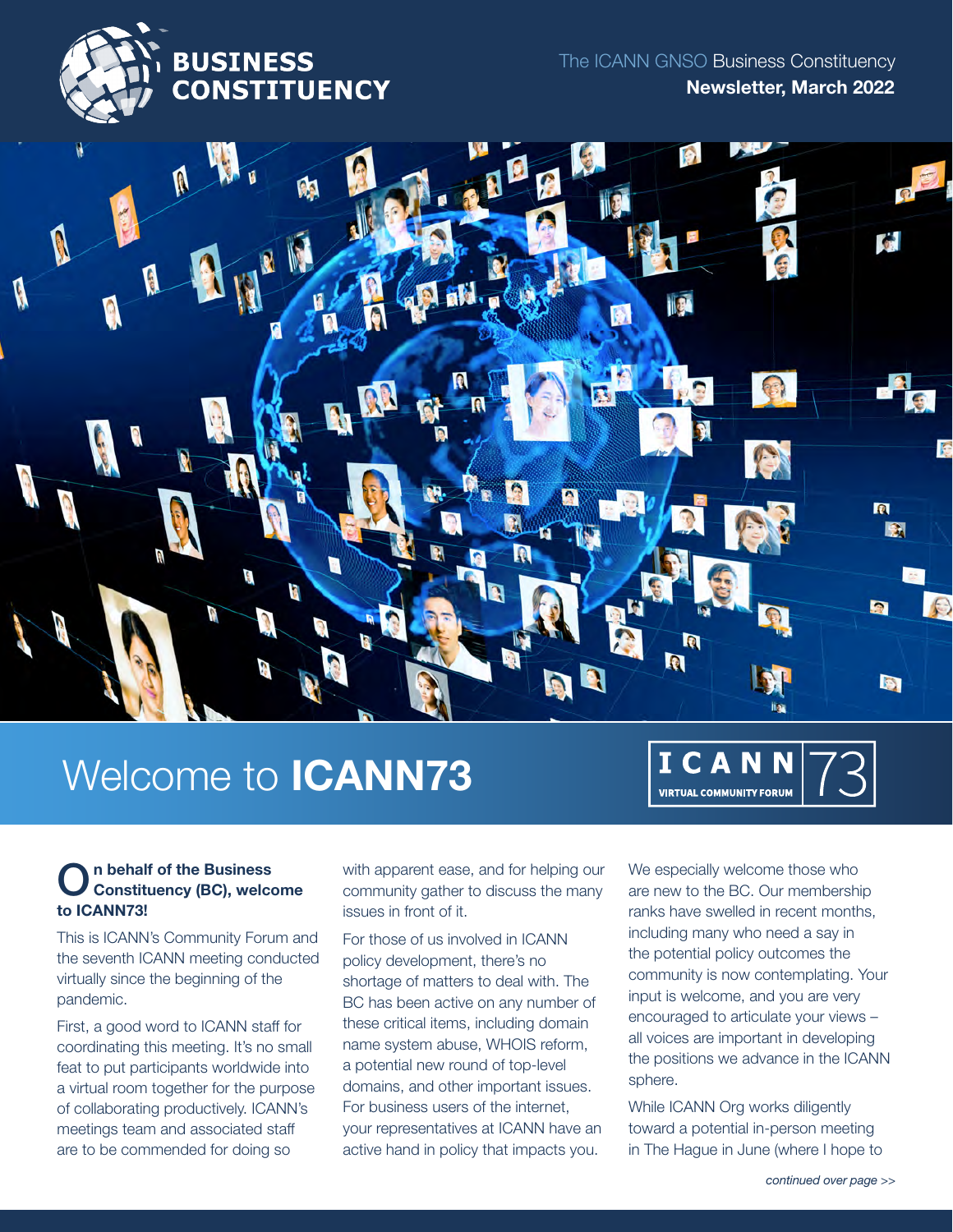

#### *>> continued from front page*

see many of you, finally), let us devote our energy at ICANN73 toward consensus-building and good faith work in improving the internet ecosystem in a way that benefits business users worldwide.

Your questions about the BC and its work are very much encouraged. Your BC colleagues are open, friendly and accommodating to all business user voices, and will collaborate with you to make sure your views are heard.

I invite you to visit our recently redesigned website at:

<https://www.icannbc.org>

for an overview of the BC and an introduction to its work (and many thanks to our Vice Chair, Lawrence Olawale-Roberts, for his good work in redesigning the site). This also is a gateway for past editions of this newsletter, which can provide you with historical context about the BC's work and participation in policy development.

Personal good wishes and best of luck for a productive meeting this week, and I hope you and yours are safe and well.

I look forward to collaborating with you over the coming week and in the months to come.

Mason Cole BC Chair

# BC Outreach Abuja IGF Remote Hub

The Virtual Global Internet Governance Forum - 06-10 December 2021



he 16th Annual IGF Meeting was held in Katowice, Poland from 6-10 December 2021. The main theme for the meeting was: 'Internet United'. On the 6th December, 2021. the Abuja remote hub for the IGF partly sponsored by the BC, opened its doors in Nigeria, at the Work and Connect - Coworking Space, located in Bright Star Plaza, No 50 Ebitu Ukiwe St, Jabi 900108, Abuja, Federal Capital Territory. T

The Abuja IGF remote hub was powered by MicroBoss Technologies Limited, with all necessary COVID prevention protocols strictly in place and adhered to, including the social distance seating arrangements, as the hub was fitted to accommodate a total of 40 participants in total.

The remote hub was open throughout the duration of the IGF, and from the first day of the meeting till it ended, over 30 persons used the facilities at the Abuja remote hub to connect to the IGF live.

The remote hub commenced daily at 8:00AM and terminated its program for the day by 5.00PM each day after participating in a wide section of live sessions during the duration of the event. The timeslots for most of the session were favorable in our part of the African region. In all, the Abuja IGF Remote hub joined and participated in 16 different sessions during the one week event and participated in sessions like the opening ceremony, plenaries,

high level sessions and public forum. Other sessions of interest included Investing in Digital Growth and enabling capacities, the African Union Forum, Connecting the dots, Open Forum: Future of the Internet, Town Hall: Inducing study about internet's Technical Success Factor, Digital Inclusivity in DLDCs: User Connectivity vs Content, Dynamic collation on Data and Trust and Enhancing the Transparency of the Internet.

Other sessions participants at the hub joined included the Internet Society Open Forum, Non-interference with the public core of the internet, Regulating Online Business Account, Universal Acceptance for Wider Access, IGFSA General Assembly, Sustainable Consumption and NRIs Collaborative: E-Commerce challenges and Opportunities' amongst others.

An outreach for new members of the BC held on the sidelines of the remote hub activities with wide interest from some section of participants that have suffered from bullying over the Internet. Two participants committed to put in an application for membership of the BC.

The Abuja remote Hub for the 16th IGF annual meeting 2021 came to a close on the 10th of December 2021. All participants were treated to tea-breaks, refreshments and a sumptuous launch pack with drinks throughout the duration of the IGF.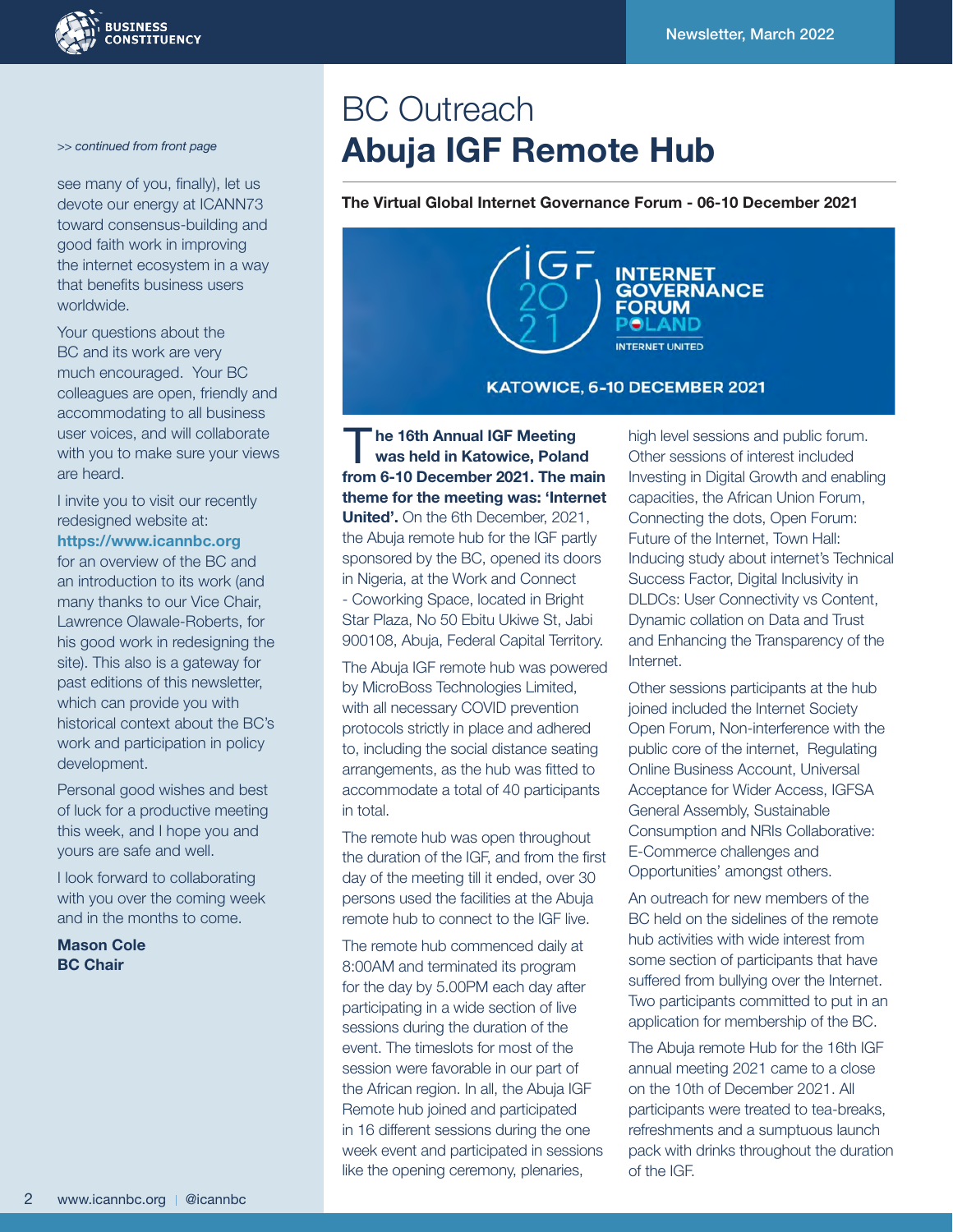

## BC Outreach AfICTA Summit 2021

nce 2013 AfICTA has been holding Since 2013 AfICTA has been hold<br>an annual summit at which the BC has been a regular participant most notably through an outreach event, as well as providing expert speakers on various pertinent subjects. AfICTA held its recent summit from the 8-9 December 2021 in a virtual format due to the lingering Covid-19 pandemic. One of the objectives was to introduce the work of the BC to the African business community and attract more BC membership.

AfICTA was privileged to have the Chair of the BC, Mason Cole, give one of the keynote speeches. In addition, other members also helped facilitate sessions.

A key session was on *Mitigating DNS Abuse* which is one of the ICANN-BC's mid to long-term priorities. DNS Abuse is one of the major problems that affect the stability and resilience of the internet. ICANN-BC, is heavily involved with the policy engagement on mitigating DNS on the global stage. This issue also dove-tailed with the theme of the AfICTA Summit which was *"Accelerated Digitalization for Economic Revolution in Africa: Prospects and Challenges"*. DNS Abuse and cybercrime are some of the major challenges that threaten the stability of the Internet and the BC is working vigorously on the advocacy front to address these problems.

The common misconception that the matters of cybercrime are of lesser import to Africa due to relatively lower Internet penetration needs to be completely debunked because the Internet is a borderless terrain and cybercrime is a persisting issue that affects everyone who uses the Internet.

The Africa DNS Market Study commissioned by ICANN in 2017 clearly highlights the lack of involvement of African businesses and role players

AfICTA is an active Association Member of the Business Constituency (BC). AfICTA collaborates and partners with the BC in advancing mutual goals.

By Dada Samuel, AfICTA Program Officer and Representative to the BC



Paul Rowney, Deputy Chair, AfICTA; Ms Arinola Akinyemi, CEO Digisphere Investments Ltd'; Dr Jimson Olufuye, Founder, AfICTA & CEO, Kontemporary Konsulting; Assem Wahby, Vice-Chair North Africa, AfICTA; Dr Waudo Siganga, former ICANN-BC liaison to Commercial Stakeholder Group (CSG); Yusuph Kileo, AfICTA Board Member

in matters of Internet Governance which was articulated in the challenges encountered during the study. The challenge of the unavailability of sufficient suitable role players to be potential respondents to the surveys for the study is a problem that needs to be addressed through more awareness and engagement by African major IT players from all stakeholder groups. Another challenge highlighted in the study was "the misplaced emphasis on the confidentiality of data on the part of some Registries who were unaware that their peers publish statistics what they consider 'secret'". This indicates the need for more engagement in matters of Internet Governance on the need for transparency within the DNS ecosystem in Africa, as it is key to enhancing the policy formulation processes that takes into account the African perspective.

Members of AfICTA involved in the DNS Abuse Working Group urged the participants, who included business owners in the DNS ecosystem, that the common practice of withholding information and statistics on DNS Abuse incidences within their organization

further perpetuates the unhealthy trends of skewed statistics hence making it difficult to have a clear picture of DNS Abuse in Africa which is critical to mitigating the problems.

ICANN, as a multi-stakeholder community, also encourages engagement with other constituencies such as the GAC and ALAC so Summit participants from other stakeholder groups were encouraged to get involved with Internet governance in order to have their concerns for Africa represented. The work done by Dr Jimson Olufuye during his tenure at the ICANN-BC was highly appreciated, most notably his advocating for and securing a 70% discount on annual membership fees for organizations in developing countries. This serves as an incentive to drive membership for business owners in Africa. The members of AfICTA within the BC also enjoined the attendees to participate in the BC by ensuring their businesses have a valid web presence as this is a prerequisite for joining the BC then connecting with themselves or other BC Members to be active within the BC.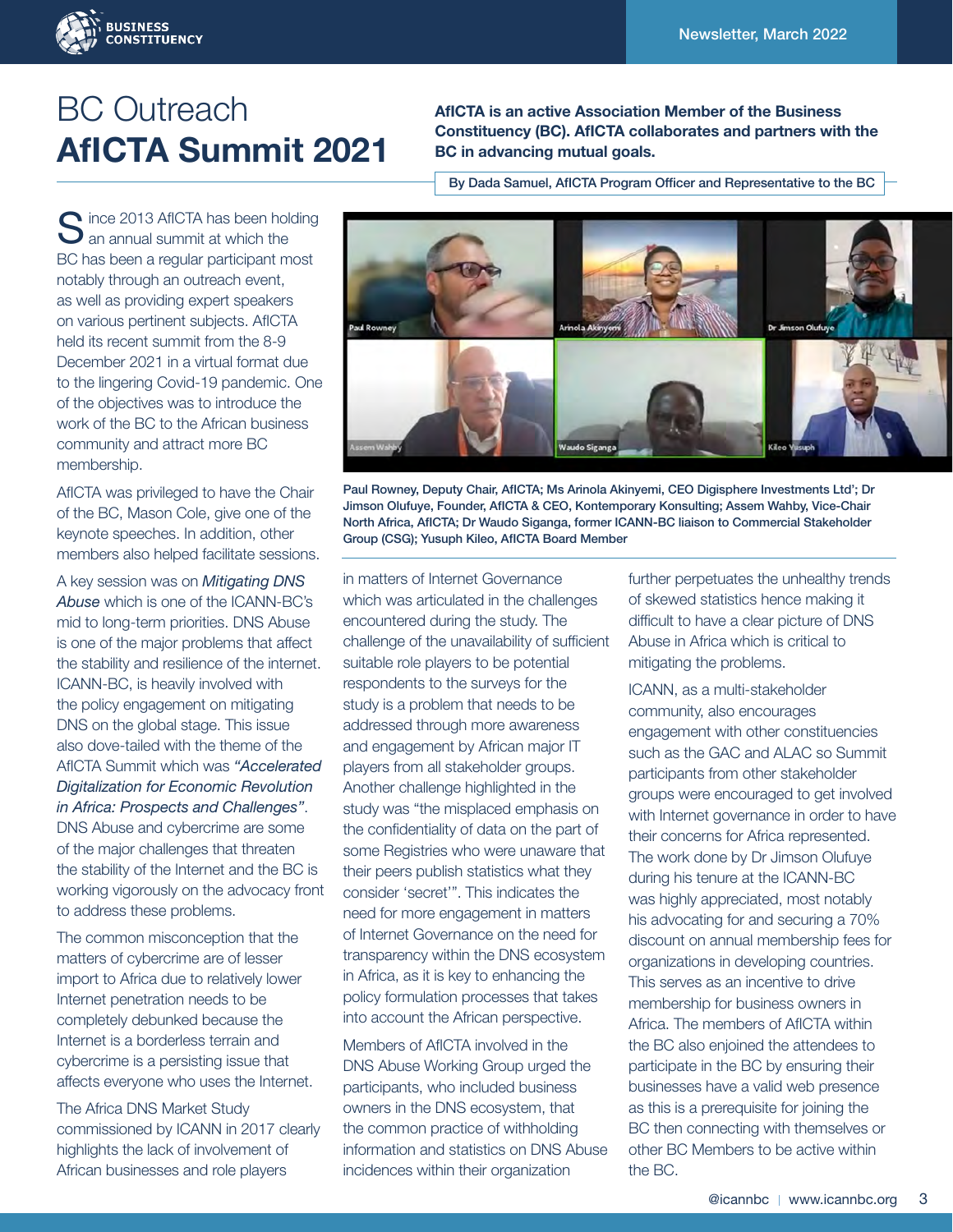

### Busting Five Secondary Market Myths

#### By Zak Muscovitch and Nat Cohen

The Secondary Market in domain names plays a critical role in Internet commerce yet is often misunderstood. This article will attempt to clear up some of the myths that frequently arise when discussing the Secondary Market.



### 1. Myth: domainers *are* the secondary market

Domain name investors are but one group participating in the thriving domain name Secondary Market, in which already registered domain names move from one owner to another. Most highly desirable domain names were registered in the early days of the Internet and are not available to be registered directly from a registrar in the domain name "primary market". It may be possible, instead, to acquire them from the current owner through what is called the "Secondary Market". Individuals, businesses, and professional domain investors therefore all turn to the Secondary Market when looking to buy or sell desirable domain names that are already registered.

Businesses often wish to obtain previously registered domain names for use as memorable and intuitive brands for new business initiatives, and therefore approach the current owners with offers to purchase these names. Whenever a business offers

to acquire a previously registered domain name it is participating in the Secondary Market. Notable Secondary Market transactions that did not involve domain name investors include the acquisition by Facebook (now Meta) of FB.com from The Farm Bureau for \$8.5 million, Twitter's acquisition of twitter. com from a bird watcher for \$7,500 that enabled it to upgrade from the twttr.com domain name it launched with, Tesla's acquisition of Tesla.com from a Silicon Valley entrepreneur that enabled it to upgrade from TeslaMotors. com, and Major League Baseball's 2000 acquisition of MLB.com from the Philadelphia law firm of Morgan, Lewis and Bockius LLP.

### 2. Myth: domainers provide no value to the domain name ecosystem

Domain investors provide liquidity to the illiquid domain name Secondary Market. Domain investors help ensure that there are ready buyers when domain name owners wish to sell their domain names. Domain investors also help ensure that there is a readily available supply of appealing domain names when companies are in the market to acquire a domain name.

A well-functioning Secondary Market connects buyers and sellers. Unlike the stock market for example, each domain name is unique and there may not be a buyer who is immediately interested in a particular name at the very same time that a particular seller is interested in selling. For example, when a pizza parlor named Zaw went out of business and wanted to sell its domain name, Zaw.com because it no longer required it, there was no immediate buyer ready, willing, and able to purchase it. Instead, a domain name investor was ready with an attractive offer to purchase it immediately, thereby creating liquidity in an otherwise notoriously illiquid market. Similarly, when Yahoo! decided to dispose of its Contests.com domain name, a domain name investor enabled Yahoo! to immediately liquidate the domain name for an attractive price at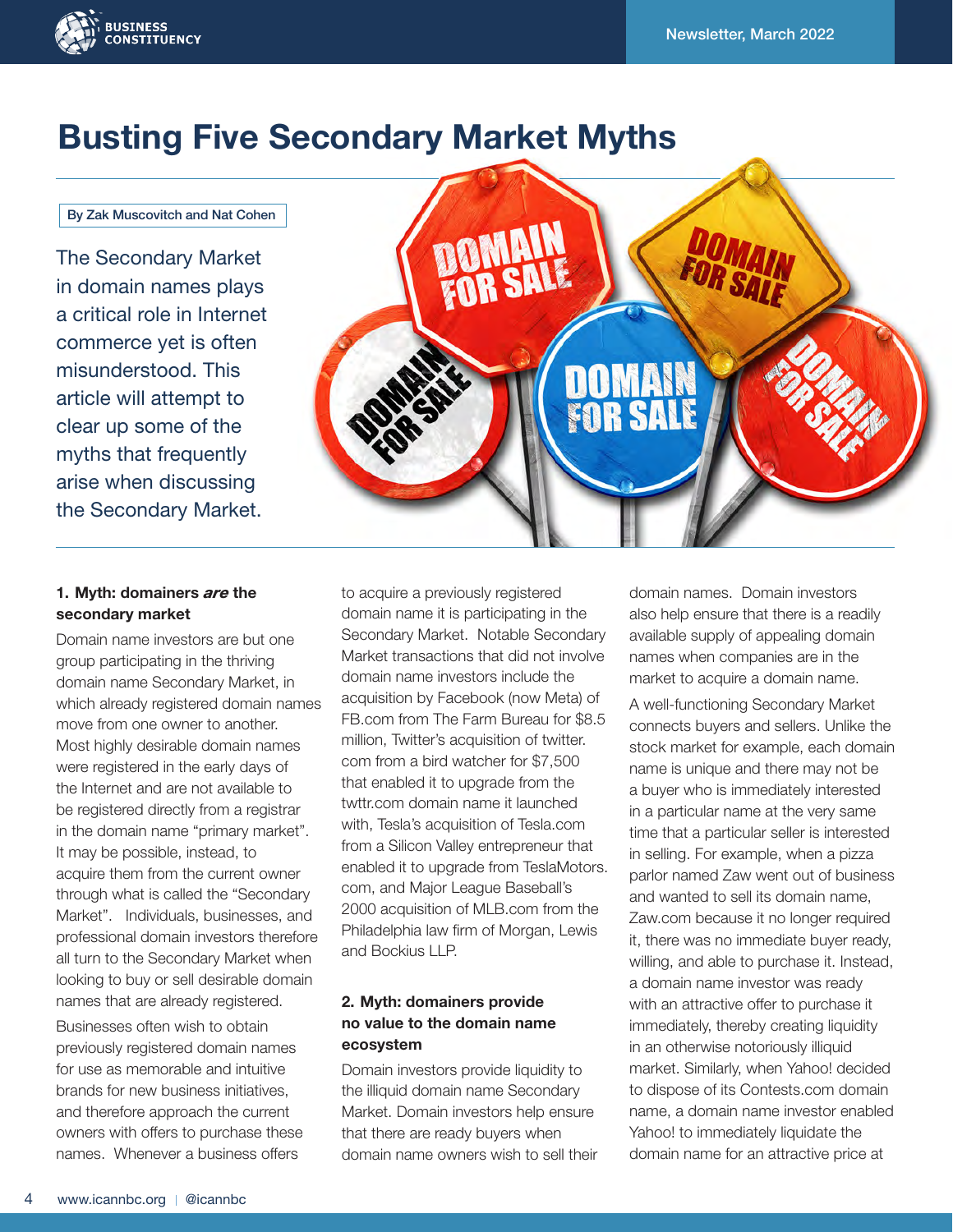### *Continued:* Busting Five Secondary Market Myths

auction by bidding USD \$380,000.

**BUSINESS CONSTITUENCY** 

Domain name investors can be compared to antique dealers as they build up an inventory of items that were no longer of use to the previous owners that are then made available for immediate purchase by new owners who can put them to a new use.

### 3. Myth: domainers control the price of domain names

Domain name investors are constrained by the discipline of the market. To earn a return on their investment, they must be willing to sell at prices that buyers find attractive. Based on experience and with knowledge of thousands of transactions, domain investors have a sense of the relative quality of different domain names, how the "right" buyer will value the benefits, and what an attractive price will be. Nevertheless, buyers always have a selection of domain names to choose from and will pick the one that delivers the best value. If a domain name investor asks too high a price, the domain name will not sell. Every sale requires a satisfied buyer on the other side who believes she is obtaining more value from the domain name than the price paid.

### 4. Myth: if domainers didn't own domain names, they would be available from the registry

It is magical thinking to believe that after twenty-five years of rapid growth of the commercial Internet that any desirable domain name would be sitting unregistered and available from registration directly from a registrar if only it weren't for domain name investors. Even in the absence of domain name investors, all such

desirable domain names would have been registered long ago. Domain name investors seek to invest in domain names that have the widest attraction and the most utility. These domain names are desirable to many people. The millions of people who over the past twenty-five years have engaged in brainstorming names for a new business would have identified nearly all these desirable domain names and registered them as potential business names. These domain names wouldn't just sit unregistered. No matter whoever owned them, domain investor or not, the owner would naturally want to realize the market price, if they wanted to sell at all.

### 5. Myth: domain name investors are cybersquatters

Domain name investors invest in domain names that have an inherent value and are suitable for many different uses and that are not of interest to only a single company. Cybersquatters, on the other hand, register domain names

seeking to profit from the goodwill associated with the trademark rights of a particular company. For example, a domain name investor would be interested in a domain name like banking.com because it is an inherently valuable and attractive name for anyone who wanted to build a business related to banking. In contrast, a cybersquatter would register, for example, a typo of Citibank, such as Citibanl.com or an infringing domain name such as CitiBanking.com, in an attempt to trade off of the trademark owner's goodwill and misdirected users.

*This article was adapted from an online presentation by Nat Cohen, President of Telepathy, Inc. and Zak Muscovitch, General Counsel of the Internet Commerce Association, made to NARALO on December 14, 2020 which is viewable here commencing at the 10:00 minute mark:*  [https://bit.ly/37nGo2u](https://bit.ly/37nGo2u )

*The full version of this Article is available on CircleID,* [here](https://circleid.com/posts/20210218-busting-domain-name-secondary-market-myths/)*.*



.COM Domains, 4 Characters or More, BIN Prices Across All Marketplaces (Source: [NamePros](https://www.namepros.com/blog/how-are-investors-pricing-their-domain-names.1213249/))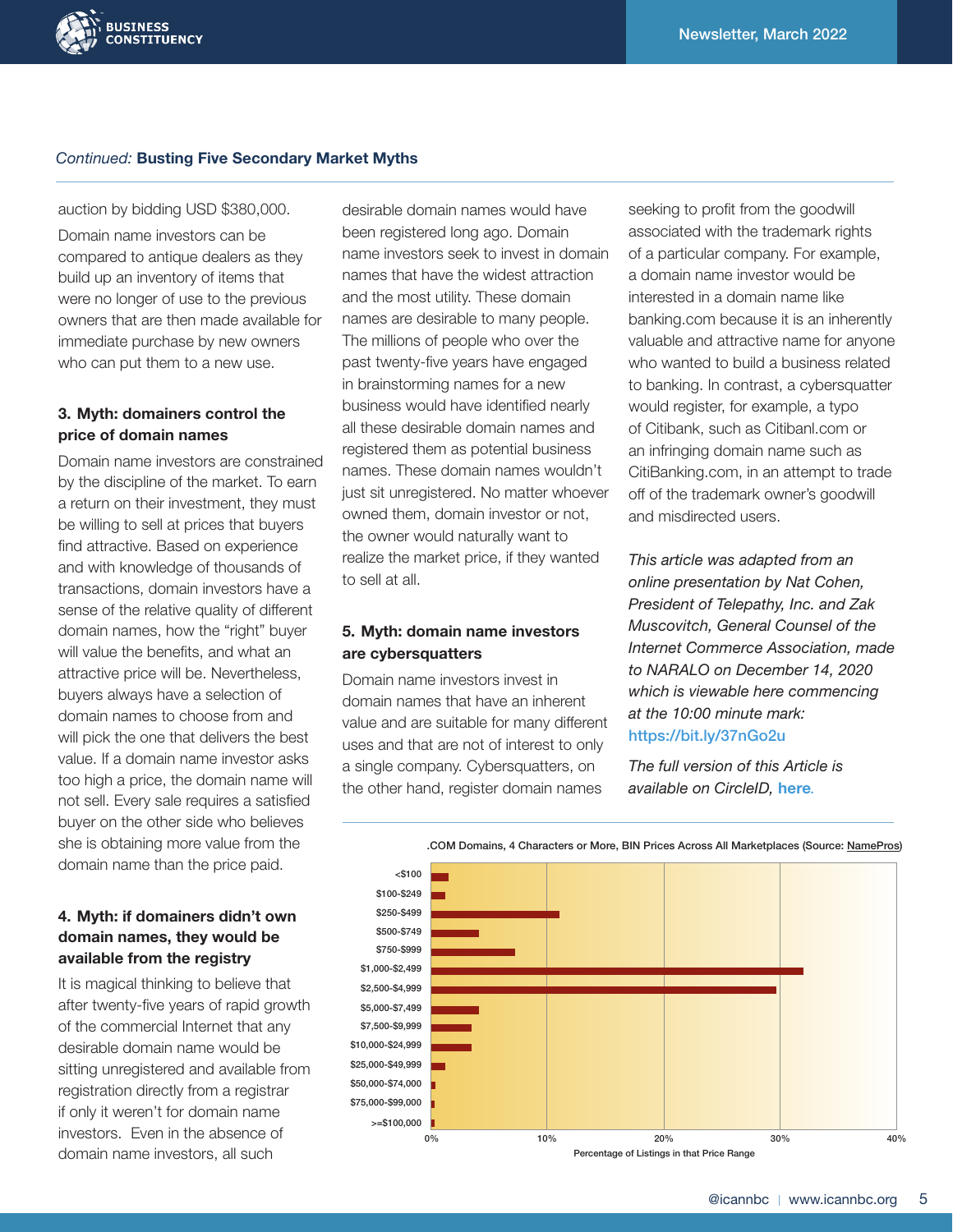

### ICANN Multistakeholder Organizational Chart



### ICANN Board of Directors

Top row Left to Right: Göran Marby – President & CEO, Maarten Botterman – Chair (NomCom), León Sánchez – Vice Chair (At-Large), Harald Alvestrand (IETF Liaison), Becky Burr (GNSO), Alan Barrett (ASO), Sara Deutsch (NomCom), Avri Doria (NomCom), Edmon Chung (NomCom), Manal Ismail (GAC Liaison)

2nd row Left to Right: Danko Jevtovic (NomCom), James Galvin (SSAC Liaison), Akinori Maemura (ASO), Mandla Msimang (NomCom), Ihab Osman (NomCom), Patricio Poblete (ccNSO), Kaveh Ranjbar (RSSAC Liaison), Katrina Sataki (ccNSO), Matthew Shears (GNSO), Tripti Sinha (NomCom)

### Generic Names Supporting Organization (GNSO)

(see following page) Philippe Fouquart (Chair) Sebastien Duos (V. Chair) Tomslin Samme Nlar (V. Chair)

### Country Code Names Supporting Organization (ccNSO)

Alejandra Reynoso (Chair) Pablo Rodriguez (V. Chair) Jordan Carter (V. Chair)

### Address Supporting Organization (ASO)

Paul Wilson (Chair) Hans Petter Holen (V. Chair)

### Empowered Community **Administration**

Maureen Hilyard (ALAC) German Valdez (ASO) Alejandra Reynoso (ccNSO) Manal Ismail (GAC) Philippe Fouquart (GNSO)

### Government Advisory Committee (GAC)

Manal Ismail (Chair) Vice Chairs: Pär Brumark, Rodrigue Guiguemde, Jorge Cancio, Tepua Hunter

### Security & Stability Advisory Committee (SSAC)

Rod Rasmussen (Chair) Julie Hammer (V. Chair)

### Root Server System Advisory Committee (RSSAC)

Fred Baker (Chair) Ken Renard (V. Chair)

### At-Large Advisory Committee (ALAC)

Maureen Hilyard (Chair) Joanna Kulesza (V. Chair) Jonathan Zuck (V. Chair)

### Root Zone Evolution Review Committee (RZERC)

Tim April (Chair)

### Technical Liaison Group (TLG)

Christian Toche (ETSI) Howard Benn (ETSI) Reinhard Scholl (ITU-T) Jie Zhang (ITU-T) Wendy Seltzer (W3C) Shadi Abou-Zahara (W3C) Warren Kumari (IAB) Tim Wicinski (IAB)

### Nominating Committee 2022

Michael Graham (Chair) Damon Ashcraft (Chair Elect) Ole Jacobseon (Associate Chair)

### Ombudsman

Herb Waye

Lars-Johan Liman (Chair) Customer Standing Committee (CSC)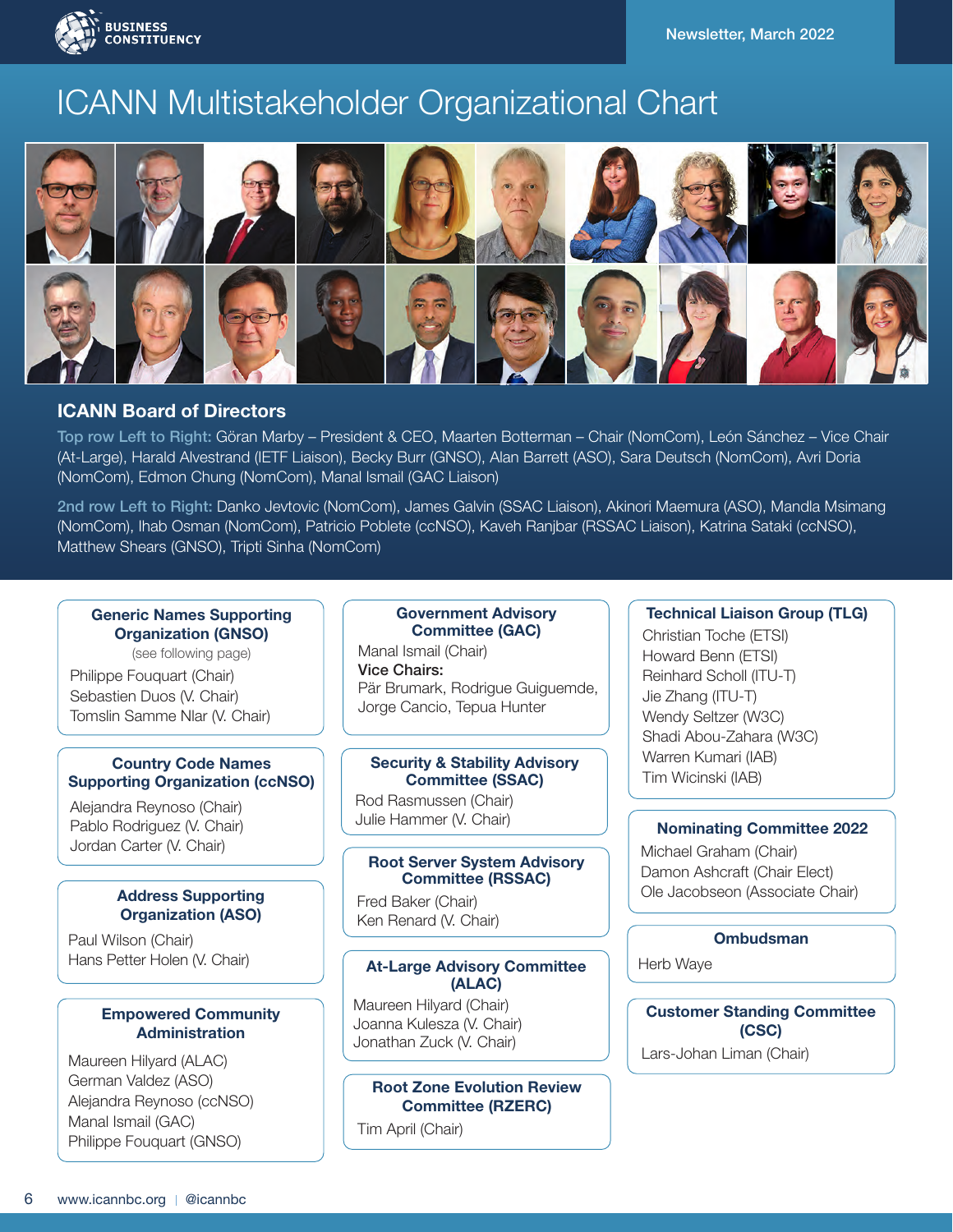



## GNSO Stakeholder Groups, Constituencies & Council

The GNSO Council is responsible for managing the policy development process of the GNSO.

### Kurt Pritz (NA) Sebastien Ducos (AP), GNSO Council V. Chair Maxim Alzoba (EU) **Registries** Stakeholder Group

### **Nominating** Committee Appointees (NCAs)

Olga Cavalli (LAC) Desiree Miloshevic (EU) Paul McGrady (NA)

Kristian Ørmen (EU) Maarten Simon, ccNSO (EU) Liaison and Observers

**Registrar** Stakeholder Group

Antonia Chu (AP) Greg DiBiase (NA)

Justine Chew, ALAC (AP) Jeff Neuman, GAC (NA)

#### **Contracted Party House Councilors Non-Contracted Party House Councilors**

Commercial and Business Users Mark Datysgeld (LAC) Marie Pattullo (EU) **Commercial** Stakeholder Group

Intellectual Property Flip Petillion (EU) John McElwaine (NA)

Internet Service and Connection Providers

Philippe Fouquart (EU), GNSO Council Chair Thomas Rickert (EU)

#### **Noncommercial** Stakeholder Group

Tomslin Samme-Nlar (AP) GNSO Council V. Chair Wisdom Donkor Farell Folly Juan Manuel Rojas Stephanie Perrin Manju Chen

### Registries Stakeholder Group Executive **Committee**

Samantha Demetriou (Chair) Beth Bacon (V. Chair, Policy) Alan Woods (V. Chair, Administration) Karen Day (Treasurer) Sue Schuler (Secretariat)

### **Registrar** Stakeholders Group

Ashley Heineman (Chair) Jothan Frakes (V. Chair) Owen Smigelski (V. Chair) Benny Samuelsen (Treasurer) Eric Rokobauer (Secretary) Zoe Bonython (Secretariat)

# Intellectual Property

**Constituency** 

Lori Schulman (President) Brian King (V. President) Damon Ashcraft (Treasurer) Susan Payne (Secretary) Jan Janssen (Participation Coordinator)

### Contracted Party House Non-Contracted Party House

**Commercial** Stakeholders Group\*

### Business Constituency

Mason Cole (Chair) Steve DelBianco (V. Chair, Policy Coordination)

Lawrence Olawale-Roberts (V. Chair, Finance & Operations)

Tim Smith (CSG Representative)

### Internet Service Providers & Connectivity Providers **Constituency**

Wolf-Ulrich Knoben (Chair) Susan Mohr (V. Chair) Christian Dawson (ExComm) Philippe Fouquart (GNSO Councilor) Thomas Rickert (GNSO Councilor)

### **Noncommercial** Stakeholders Group\*

### **Noncommercial** Users Constituency

Benjamin Akinmoyeje (AF) (Chair) Ines Hfaiedh (AF) Olga Kyryliuk (EU) Lia Hernandez (LAC) Ken Herman (NA)

### Not-for-Profit Operational Concerns Constituency

Raoul Plommer (Chair) Adisa Bolutife (Communications Committee Chair) Caleb Ogundele (Membership Committee Chair) Gloria Meneses (Policy Committee Chair) Emmanuel Vitus (Secretary)

\* The groups' officers are omitted here